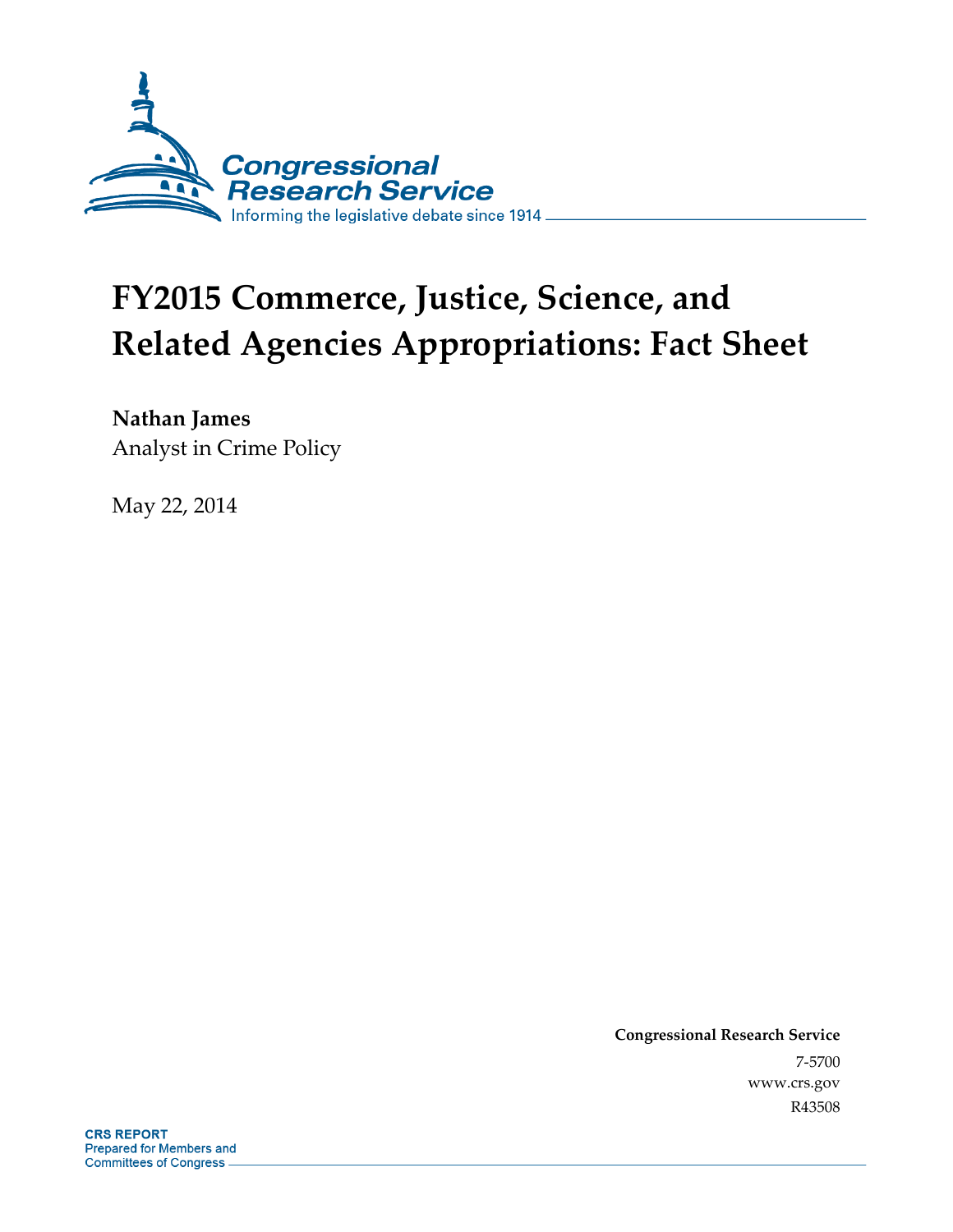he annual Commerce, Justice, Science, and Related Agencies (CJS) appropriations act provides funding for agencies such as the Census Bureau; the U.S. Patent and Trademark Office; the National Oceanic and Atmospheric Administration; the National Institute of The annual Commerce, Justice, Science, and Related Agencies (CJS) appropriations act<br>provides funding for agencies such as the Census Bureau; the U.S. Patent and Trademark<br>Office; the National Oceanic and Atmospheric Admin Enforcement Administration; the Bureau of Alcohol, Tobacco, Firearms, and Explosives; the National Aeronautics and Space Administration; and the National Science Foundation; along with funding for a variety of criminal justice assistance grant programs for state, local, and tribal governments.

**Table 1** shows the FY2014-enacted appropriations, the Administration's FY2015 request, and the House Appropriations Committee's recommended amounts for CJS.

| Budget authority in millions of dollars                                 |                   |                                 |                                                                      |                                   |                          |  |
|-------------------------------------------------------------------------|-------------------|---------------------------------|----------------------------------------------------------------------|-----------------------------------|--------------------------|--|
| Departments and<br><b>Related Agencies</b>                              | FY2014<br>Enacted | <b>FY2015</b><br><b>Request</b> | <b>FY2015</b><br><b>House</b><br><b>Committee</b><br><b>Reported</b> | <b>FY2015</b><br>Senate<br>Passed | <b>FY2015</b><br>Enacted |  |
| International Trade<br>Administration                                   | \$460.6           | \$497.3                         | \$463.0                                                              |                                   |                          |  |
| Bureau of Industry and<br>Security                                      | 101.5             | 110.5                           | 103.5                                                                |                                   |                          |  |
| <b>Economic Development</b><br>Administration                           | 246.5             | 248.2                           | 247.5                                                                |                                   |                          |  |
| <b>Minority Business</b><br>Development Agency                          | 28.0              | 28.3                            | 30.0                                                                 |                                   |                          |  |
| <b>Economics and Statistics</b><br>Administration (excluding<br>Census) | 99.0              | 111.0                           | 99.0                                                                 |                                   |                          |  |
| Census Bureau                                                           | 945.0             | 1,211.4                         | 1,106.5                                                              |                                   |                          |  |
| <b>National</b><br>Telecommunications and<br>Information Administration | 46.0              | 51.0                            | 36.7                                                                 |                                   |                          |  |
| U.S. Patent and Trademark<br>Office (USPTO) <sup>a</sup>                | 3,024.0           | 3,458.0                         | 3,458.0                                                              |                                   |                          |  |
| <b>Offsetting Fee Receipts</b><br>(USPTO)                               | $-3,024.0$        | $-3,458.0$                      | $-3.458.0$                                                           |                                   |                          |  |
| National Institute of<br>Standards and Technology                       | 850.0             | 900.0                           | 855.8                                                                |                                   |                          |  |
| Scientific and Technical<br><b>Research and Services</b>                | (651.0)           | (680.0)                         | (670.5)                                                              |                                   |                          |  |
| Industrial Technology<br><b>Services</b>                                | (143.0)           | (161.0)                         | (130.0)                                                              |                                   |                          |  |
| Construction of<br><b>Research Facilities</b>                           | (56.0)            | (59.0)                          | (55.3)                                                               |                                   |                          |  |
| National Oceanic and<br>Atmospheric Administration                      | 5,314.6           | 5,488.7                         | 5,325.1                                                              |                                   |                          |  |

## **Table 1. CJS Appropriations, FY2014 and FY2015**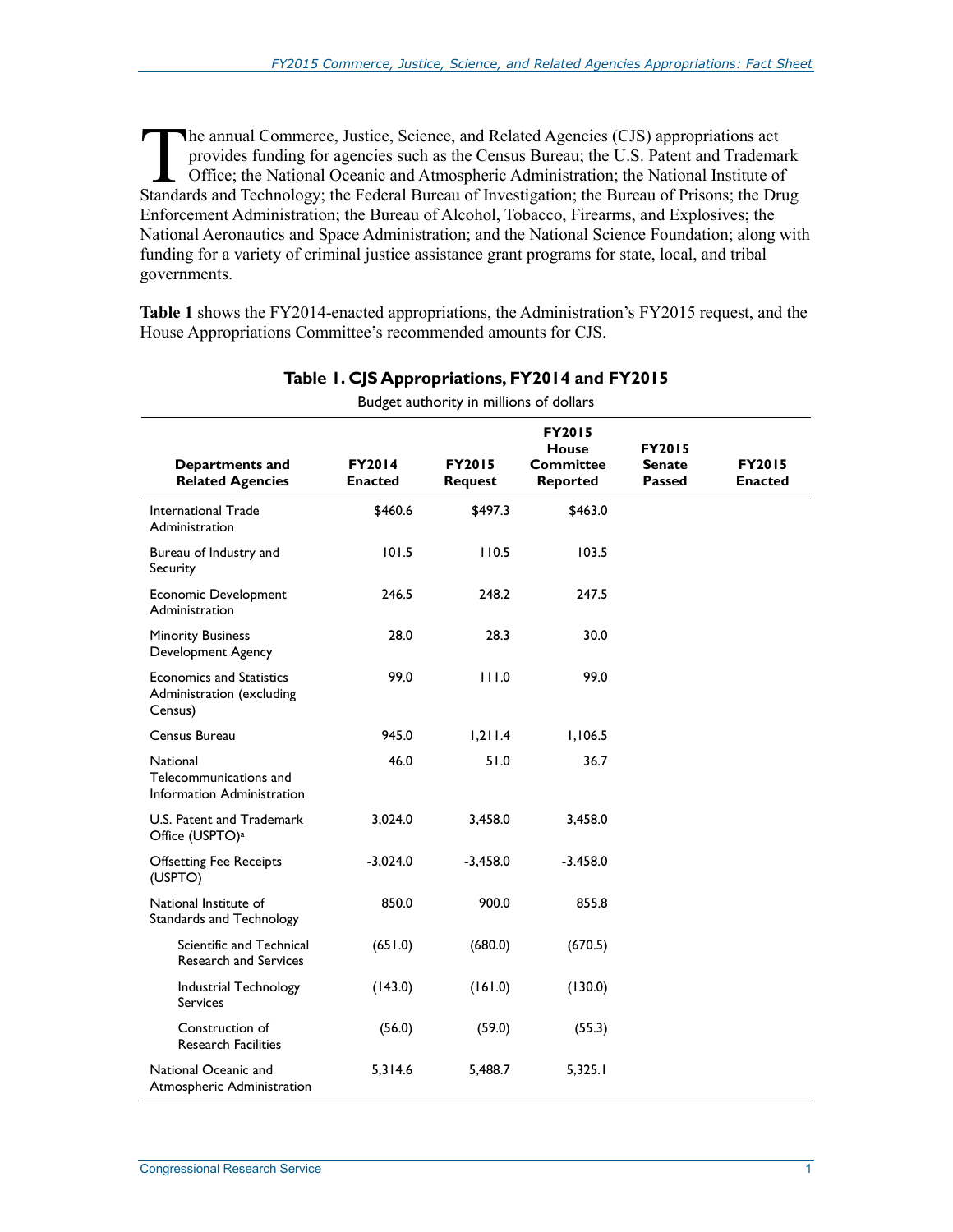| Departments and<br><b>Related Agencies</b>             | <b>FY2014</b><br><b>Enacted</b> | <b>FY2015</b><br><b>Request</b> | <b>FY2015</b><br>House<br><b>Committee</b><br><b>Reported</b> | <b>FY2015</b><br>Senate<br>Passed | <b>FY2015</b><br>Enacted |
|--------------------------------------------------------|---------------------------------|---------------------------------|---------------------------------------------------------------|-----------------------------------|--------------------------|
| Operations, Research,<br>and Facilities <sup>b</sup>   | (3, 157.4)                      | (3,238.0)                       | (3,089.5)                                                     |                                   |                          |
| Procurement,<br>Acquisition, and<br>Construction       | (2,022.9)                       | (2,206.4)                       | (2,176.3)                                                     |                                   |                          |
| Other Fishery<br>Activitiesc                           | (134.4)                         | (44.4)                          | (59.4)                                                        |                                   |                          |
| Departmental Management                                | 89.5                            | 100.0                           | 88.6                                                          |                                   |                          |
| <b>Subtotal: Department of</b><br><b>Commerce</b>      | 8,180.6                         | 8,746.5                         | 8,355.7                                                       |                                   |                          |
| <b>General Administration</b>                          | 533.2                           | 590.3                           | 548.7                                                         |                                   |                          |
| U.S. Parole Commission                                 | 12.6                            | 13.3                            | 13.3                                                          |                                   |                          |
| Legal Activities                                       | 3,180.8                         | 3,267.1                         | 3,237.9                                                       |                                   |                          |
| General legal activities                               | (867.0)                         | (935.9)                         | (893.0)                                                       |                                   |                          |
| United States Attorneys                                | (1,944.0)                       | (1, 955.3)                      | (1,970.0)                                                     |                                   |                          |
| Other legal activities <sup>d</sup>                    | (369.8)                         | (375.9)                         | (374.9)                                                       |                                   |                          |
| United States Marshals<br>Service                      | 2,727.8                         | 2,790.1                         | 2,804.1                                                       |                                   |                          |
| National Security Division                             | 91.8                            | 91.8                            | 94.8                                                          |                                   |                          |
| Interagency Law<br>Enforcement                         | 514.0                           | 505.0                           | 515.0                                                         |                                   |                          |
| Federal Bureau of<br>Investigation                     | 8,343.3                         | 8,347.2                         | 8,467.8                                                       |                                   |                          |
| Drug Enforcement<br>Administration                     | 2,018.0                         | 2,018.0                         | 2,053.3                                                       |                                   |                          |
| Bureau of Alcohol, Tobacco,<br>Firearms and Explosives | 1,179.0                         | 1,201.0                         | 1,200.0                                                       |                                   |                          |
| Federal Prison System                                  | 6,861.7                         | 6,896.7                         | 6,982.7                                                       |                                   |                          |
| Office on Violence Against<br>Women                    | 417.0                           | 422.5                           | 425.5                                                         |                                   |                          |
| Office of Justice Programs                             | 1,643.3                         | 1,556.5                         | 1,670.7                                                       |                                   |                          |
| Research, Evaluation,<br>and Statistics                | (120.0)                         | (136.9)                         | (124.3)                                                       |                                   |                          |
| State and Local Law<br>Enforcement Assistance          | (1, 171.5)                      | (1,032.9)                       | (1, 235.6)                                                    |                                   |                          |
| Juvenile Justice<br>Programs                           | (254.5)                         | (299.4)                         | (223.5)                                                       |                                   |                          |
| <b>Public Safety Officers</b><br><b>Benefits</b>       | (97.3)                          | (87.3)                          | (87.3)                                                        |                                   |                          |
| <b>Community Oriented</b><br><b>Policing Services</b>  | 214.0                           | 274.0                           | 96.5                                                          |                                   |                          |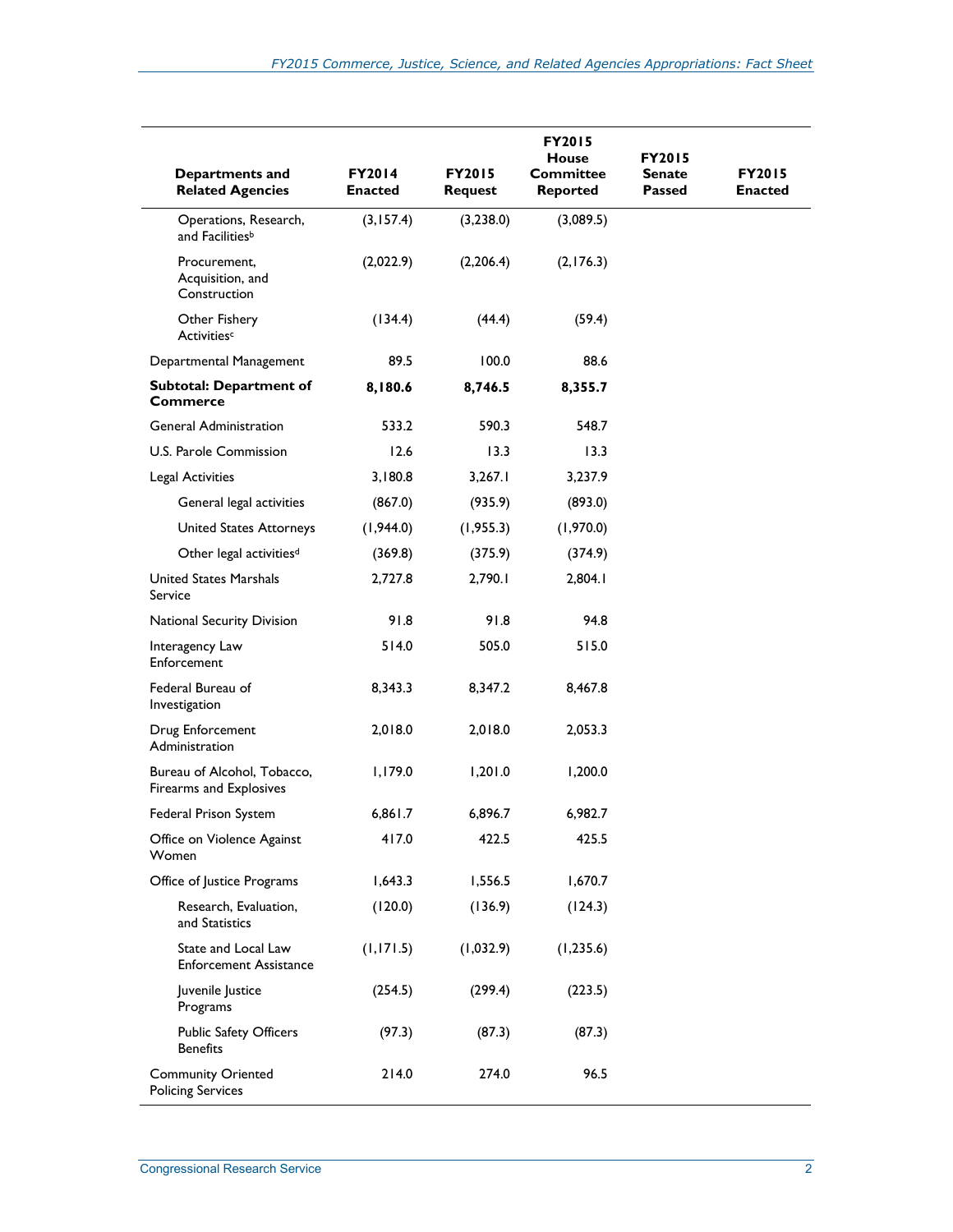| Departments and<br><b>Related Agencies</b>                         | FY2014<br>Enacted | <b>FY2015</b><br>Request | FY2015<br><b>House</b><br><b>Committee</b><br><b>Reported</b> | <b>FY2015</b><br><b>Senate</b><br>Passed | <b>FY2015</b><br>Enacted |
|--------------------------------------------------------------------|-------------------|--------------------------|---------------------------------------------------------------|------------------------------------------|--------------------------|
| Crime Victims Fund (CVF)                                           | 745.0             | 810.0                    | 770.0                                                         |                                          |                          |
| <b>Offsetting Receipts (CVF)</b>                                   | $-745.0$          | $-810.0$                 | $-770.0$                                                      |                                          |                          |
| <b>Subtotal: Department of</b><br>Justice                          | 27,736.6          | 27,973.5                 | 28,110.4                                                      |                                          |                          |
| Office of Science and<br><b>Technology Policy</b>                  | 5.6               | 5.6                      | 5.6                                                           |                                          |                          |
| National Aeronautics and<br>Space Administration                   | 17,646.5          | 17,460.6                 | 17,896.0                                                      |                                          |                          |
| Science                                                            | (5, 151.2)        | (4,972.0)                | (5, 193.0)                                                    |                                          |                          |
| Aeronautics                                                        | (566.0)           | (551.1)                  | (666.0)                                                       |                                          |                          |
| Space Technology                                                   | (576.0)           | (705.5)                  | (620.0)                                                       |                                          |                          |
| Exploration                                                        | (4, 113.2)        | (3,976.0)                | (4,167.0)                                                     |                                          |                          |
| Space Operations                                                   | (3,778.0)         | (3,905.4)                | (3,885.0)                                                     |                                          |                          |
| Education                                                          | (116.6)           | (88.9)                   | (106.0)                                                       |                                          |                          |
| Cross-Agency Support                                               | (2,793.0)         | (2,778.6)                | (2,779.0)                                                     |                                          |                          |
| Construction and<br>Environmental<br>Compliance and<br>Restoration | (515.0)           | (446.1)                  | (446.0)                                                       |                                          |                          |
| Inspector General                                                  | (37.5)            | (37.0)                   | (34.0)                                                        |                                          |                          |
| National Science Foundation                                        | 7,171.9           | 7,255.0                  | 7,404.2                                                       |                                          |                          |
| Research and Related<br><b>Activities</b>                          | (5,808.9)         | (5,807.5)                | (5,973.6)                                                     |                                          |                          |
| <b>Education and Human</b><br>Resources                            | (846.5)           | (889.8)                  | (876.0)                                                       |                                          |                          |
| Major Research<br><b>Equipment and Facilities</b><br>Construction  | (200.0)           | (200.8)                  | (200.8)                                                       |                                          |                          |
| Agency Operations and<br>Award Management                          | (298.0)           | (338.2)                  | (335.0)                                                       |                                          |                          |
| National Science Board                                             | (4.3)             | (4.4)                    | (4.4)                                                         |                                          |                          |
| Office of the Inspector<br>General                                 | (14.2)            | (14.4)                   | (14.4)                                                        |                                          |                          |
| <b>Subtotal: Science</b><br><b>Agencies</b>                        | 24,824.0          | 24,721.2                 | 25,305.8                                                      |                                          |                          |
| U.S. Commission on Civil<br>Rights                                 | 9.0               | 9.4                      | 9.0                                                           |                                          |                          |
| Equal Employment<br><b>Opportunity Commission</b>                  | 364.0             | 365.5                    | 364.0                                                         |                                          |                          |
| International Trade<br>Commission                                  | 83.0              | 86.5                     | 84.5                                                          |                                          |                          |